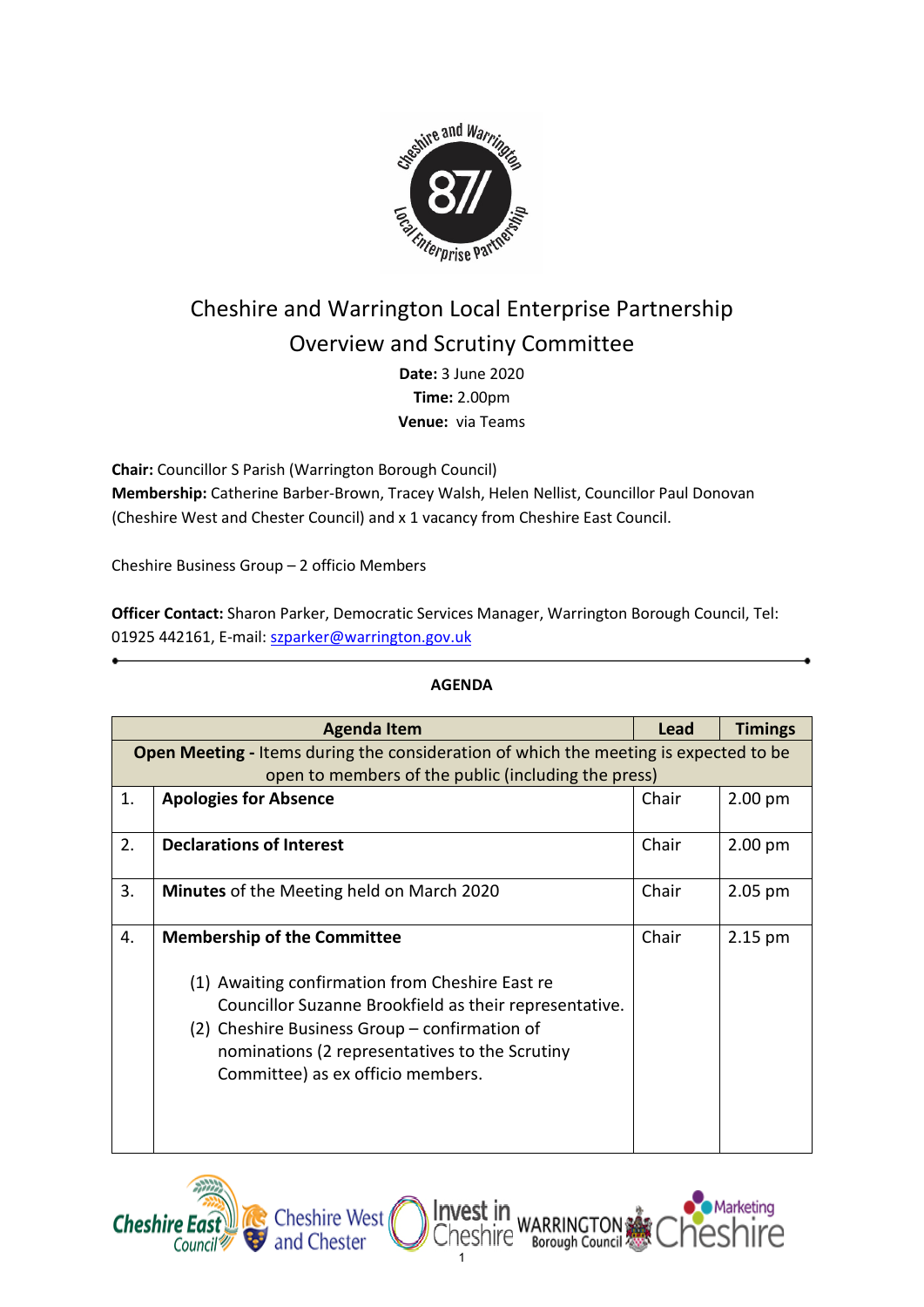| 5. | <b>Presentation by Growth Hub on</b>                                                                                                                                                                                                                                                                                                                                                                                                                                                                                                                                                                                                                                                                                                                                                                                                                                                                                                                                                                       |       | 2.20 pm |
|----|------------------------------------------------------------------------------------------------------------------------------------------------------------------------------------------------------------------------------------------------------------------------------------------------------------------------------------------------------------------------------------------------------------------------------------------------------------------------------------------------------------------------------------------------------------------------------------------------------------------------------------------------------------------------------------------------------------------------------------------------------------------------------------------------------------------------------------------------------------------------------------------------------------------------------------------------------------------------------------------------------------|-------|---------|
|    | <b>Business Support, Impact of Brexit and resilience measures</b>                                                                                                                                                                                                                                                                                                                                                                                                                                                                                                                                                                                                                                                                                                                                                                                                                                                                                                                                          |       |         |
|    | To include the roles and work programme of other<br>committees (Work Programme Topic 2 and 14)                                                                                                                                                                                                                                                                                                                                                                                                                                                                                                                                                                                                                                                                                                                                                                                                                                                                                                             |       |         |
|    | Members at the last meeting also asked:                                                                                                                                                                                                                                                                                                                                                                                                                                                                                                                                                                                                                                                                                                                                                                                                                                                                                                                                                                    |       |         |
|    | 1. How is the quality of advice provided by the Growth<br>Hub measured?<br>2. How many employers are following through with the<br>Pledge? (Minutes 5 March 2020)                                                                                                                                                                                                                                                                                                                                                                                                                                                                                                                                                                                                                                                                                                                                                                                                                                          |       |         |
| 6. | Cheshire and Warrington LEP - Response to Covid-19                                                                                                                                                                                                                                                                                                                                                                                                                                                                                                                                                                                                                                                                                                                                                                                                                                                                                                                                                         |       | 2.40    |
|    | Overview by Phillip Cox and Ian Brooks                                                                                                                                                                                                                                                                                                                                                                                                                                                                                                                                                                                                                                                                                                                                                                                                                                                                                                                                                                     |       |         |
| 7. | <b>Public Participation</b><br>To receive questions from members of the public in<br>accordance with Governance Procedure Rule 6. A total period<br>of 15 minutes will be allocated for members of the public to<br>speak at Panel meetings. Each member of the public shall be<br>limited to a period of up to 5 minutes speaking.<br>Members of the Public may speak on any matter relating to<br>the work of the Committee. During public speaking time,<br>members of the public may ask questions of the Committee<br>and the Chairman in responding to the question may answer<br>the question, may decline to do so, may agree to reply at a<br>later date or may refer the question to an appropriate person<br>or body.<br>Questions will be asked and answered without discussion. In<br>order for officers to undertake any background research,<br>members of the public who wish to ask a question at a<br>Committee meeting should submit the question at least a day<br>before the meeting. | Chair | 3.10    |
|    | Members of the public are to be able to put questions direct<br>to the Committee via social media platform Twitter:<br>@candwlep                                                                                                                                                                                                                                                                                                                                                                                                                                                                                                                                                                                                                                                                                                                                                                                                                                                                           |       |         |
| 8. | Work Programme - Attached                                                                                                                                                                                                                                                                                                                                                                                                                                                                                                                                                                                                                                                                                                                                                                                                                                                                                                                                                                                  | Chair | 3.20    |
| 9. | <b>Future Meeting Dates (2pm at Wyvern House)</b>                                                                                                                                                                                                                                                                                                                                                                                                                                                                                                                                                                                                                                                                                                                                                                                                                                                                                                                                                          | Chair | 3.35    |



*Co Marketing*<br>heshire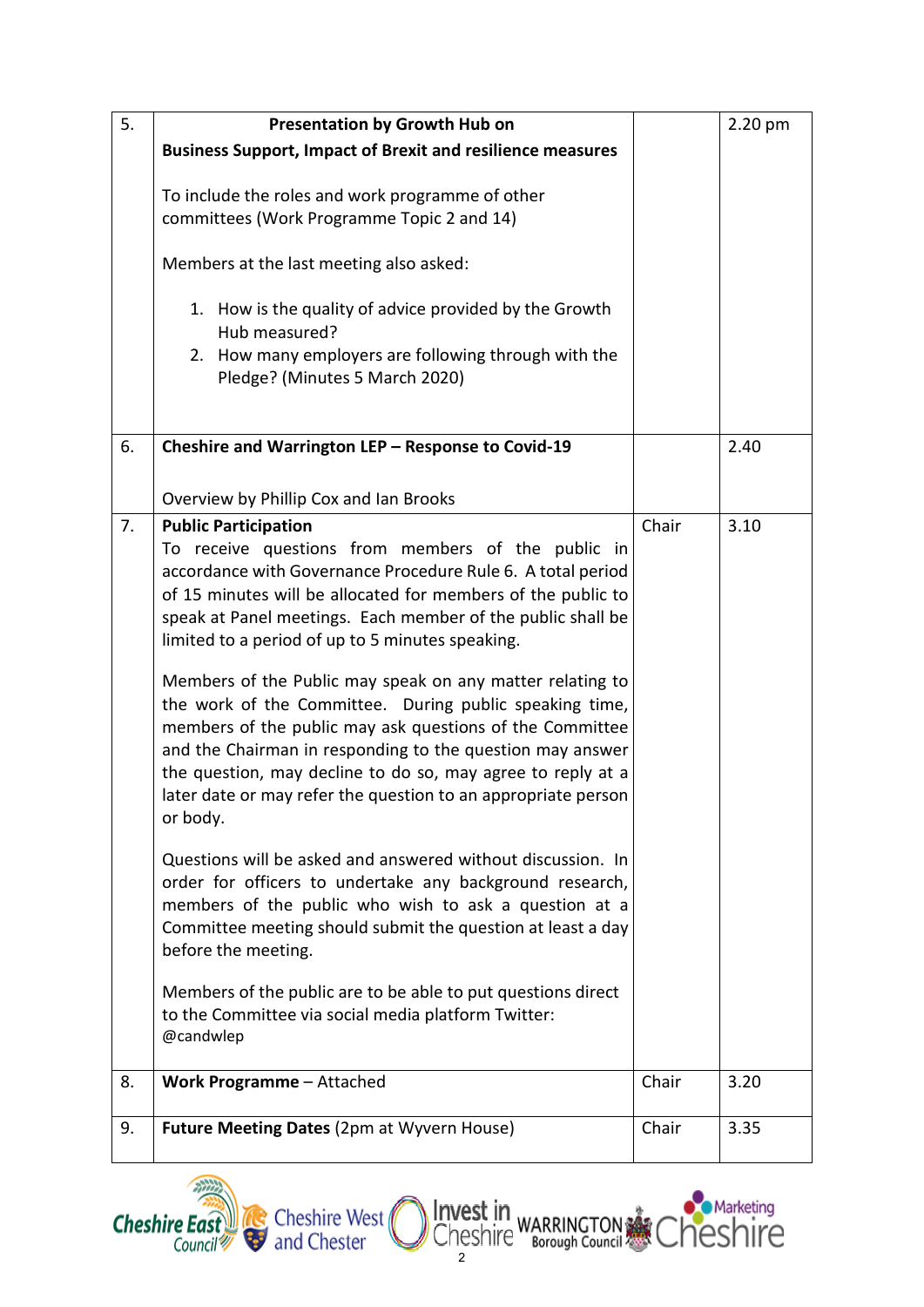|                                              | • 2 September, 2 December 2020.                         |  |  |  |  |  |  |
|----------------------------------------------|---------------------------------------------------------|--|--|--|--|--|--|
|                                              | (request to take place on Monday, Tuesday or Wednesday) |  |  |  |  |  |  |
| Part II - Matters to be discussed in private |                                                         |  |  |  |  |  |  |
|                                              | Nil                                                     |  |  |  |  |  |  |

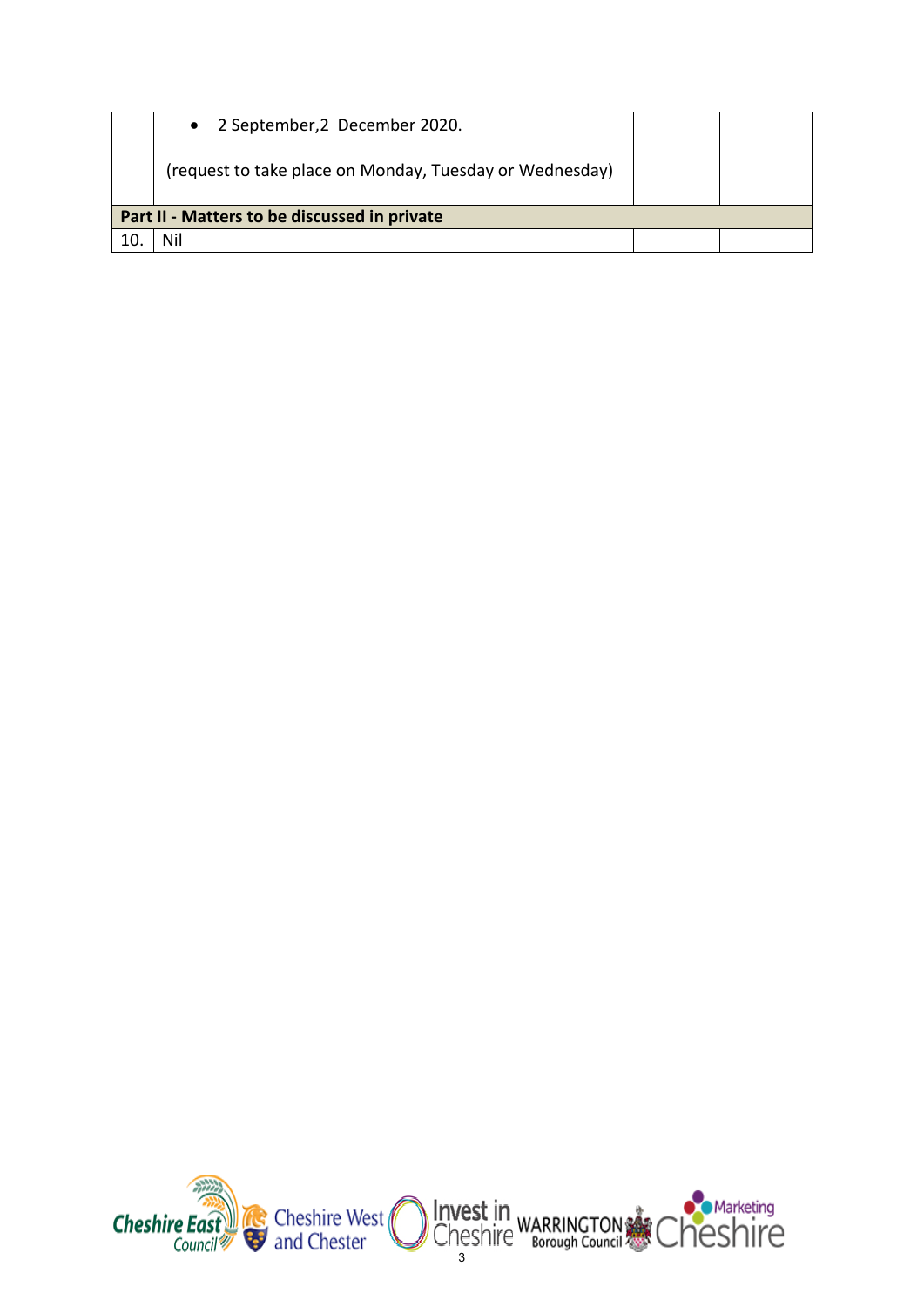# **Cheshire and Warrington Local Enterprise Partnership Overview and Scrutiny Committee**

# **Thursday 5th March 2020**

**Present:** Councillor Steve Parish (Chair), Tracy Walsh, Catherine Barber-Brown, Helen Nellist, Yvette Hastings and Cllr Paul Donovan.

## **Also In Attendance:**

- Phillip Cox Cheshire and Warrington LEP
- Ian Brooks Cheshire and Warrington LEP
- Sharon Parker Warrington Borough Council (secretariat)

## **1. Apologies**

No apologies were received.

## **2. Declarations of Interest**

Helen Nellist declared an interest in relation to Local Growth Fund and Cheshire College South & West had been awarded a projects under LGF1 and LGF3.

## **3. Minutes**

The minutes of the meeting of the Scrutiny Committee held on the 20 January 2020 were received as a correct record.

# **4. Membership of the Committee**

#### **Noted:**

- (1) Awaiting confirmation from Cheshire East re Councillor Suzanne Brookfield as their representative.
- (2) Cheshire Business Group has been asked to nominate 2 representatives to the Scrutiny Committee as ex officio members. Yvette was welcomed to the meeting to represent the small business sector.

# **5. Presentation of the LEP Governance Structure**

The Committee received a presentation from Phillip Cox on the above. Information was provided on:

- Overview of LEPs across the country
- Strategic information relating to the Cheshire and Warrington LEP including details of the Strategic Economic Plan and the Delivery Plan
- Governance and operations details of each committee and delegated authority levels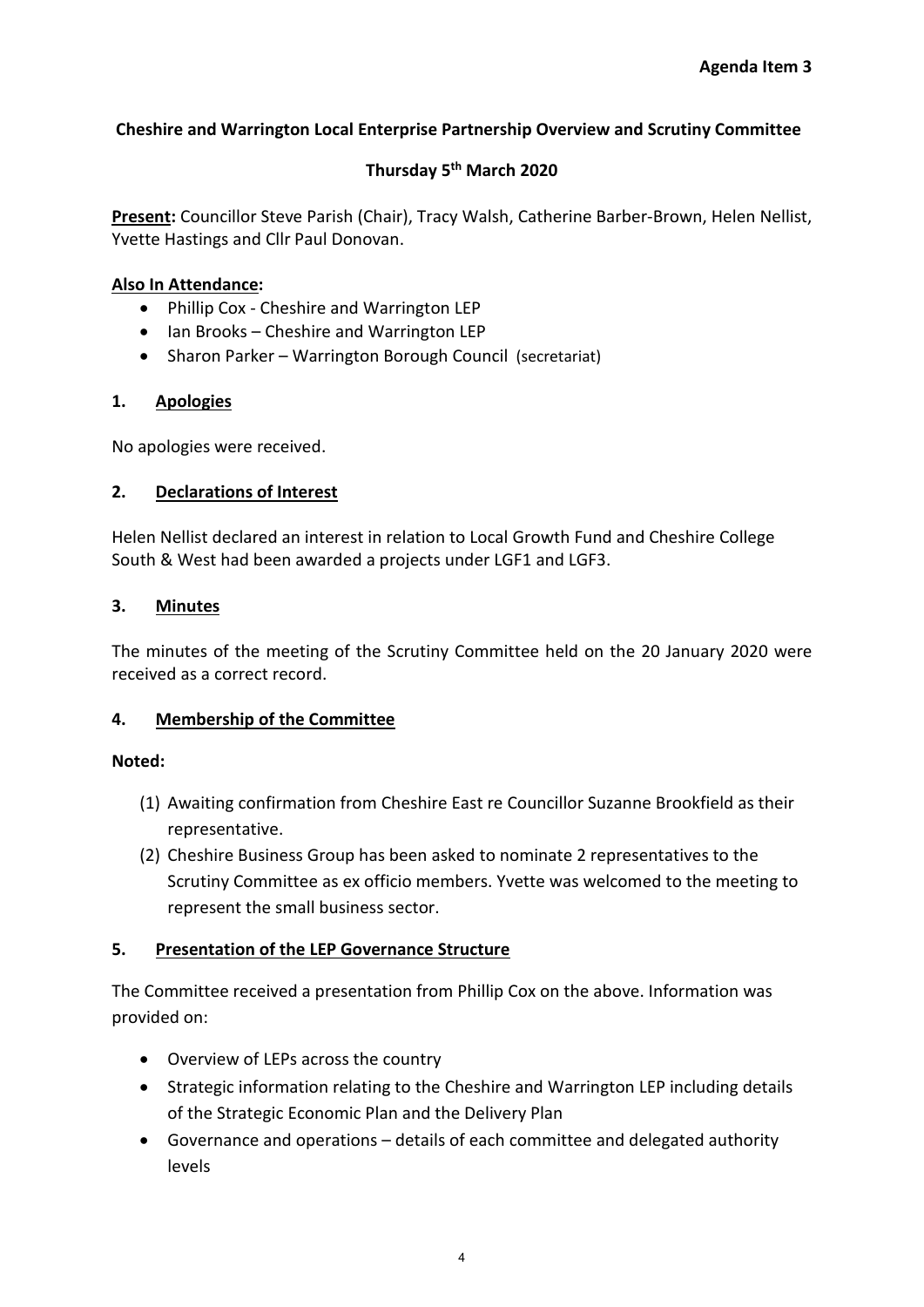• National Assurance and Local Assurance Frameworks.

The Committee discussed in detail the information provided and asked:

- 1. Greater understanding of how the money is disaggregated throughout the region.
- 2. How are meetings of the LEP publicised? Is it enough to just put information on the website? Could twitter be used more?

# **6. To Review the Combined Outputs of all LEP Programmes**

Ian Brooks provided a presentation on the following:

- Local Growth Fund outputs contracted by DBEIS. Percentages achieved against BEIS targets were outlined for the following categories - jobs created, private sector leverage and new homes completed.
- Local Growth Fund additional benefits such as new commercial floorspace, businesses receiving investment, construction jobs and learners benefitting. Figures were provided by – contracted on projects and achieved to date.
- The Growing Places Fund (£12.1 m), the number of loans made, total GPF lent, total value of the projects supported, jobs created and commercial floorspace created.
- The Enterprise Zone outputs. In addition to this a further 305,000sq ft was currently under construction. The jobs created on Royal London moving to Alderley Park would create and additional 1,200 new jobs but was delayed until July 2020. A further £5m investment had been approved by the EZ Board but had not been deployed.
- The Growth Hub Team had been expanded during Q4. The focus next year had moved to concentrating on more intensive support to businesses with account management. The various outputs such as enquiries, high intensity support and referrals were provided together with the targets and achievements to date.
- Accelerate Programme outputs and results were provided on the 19,060 participants such as age, ethnicity, disability, basic skills and no of employed females gaining improved labour market status.

The Committee asked questions during the presentation but asked for further details on the following:

- 1. How is the quality of advice provided by the Growth Hub measured?
- 2. How many employers are following through with the Pledge?
- 3. Inclusivity policy on how money is spent?

# **7. Public Participation**

To receive questions from members of the public in accordance with Governance Procedure Rule 6. A total period of 15 minutes will be allocated for members of the public to speak at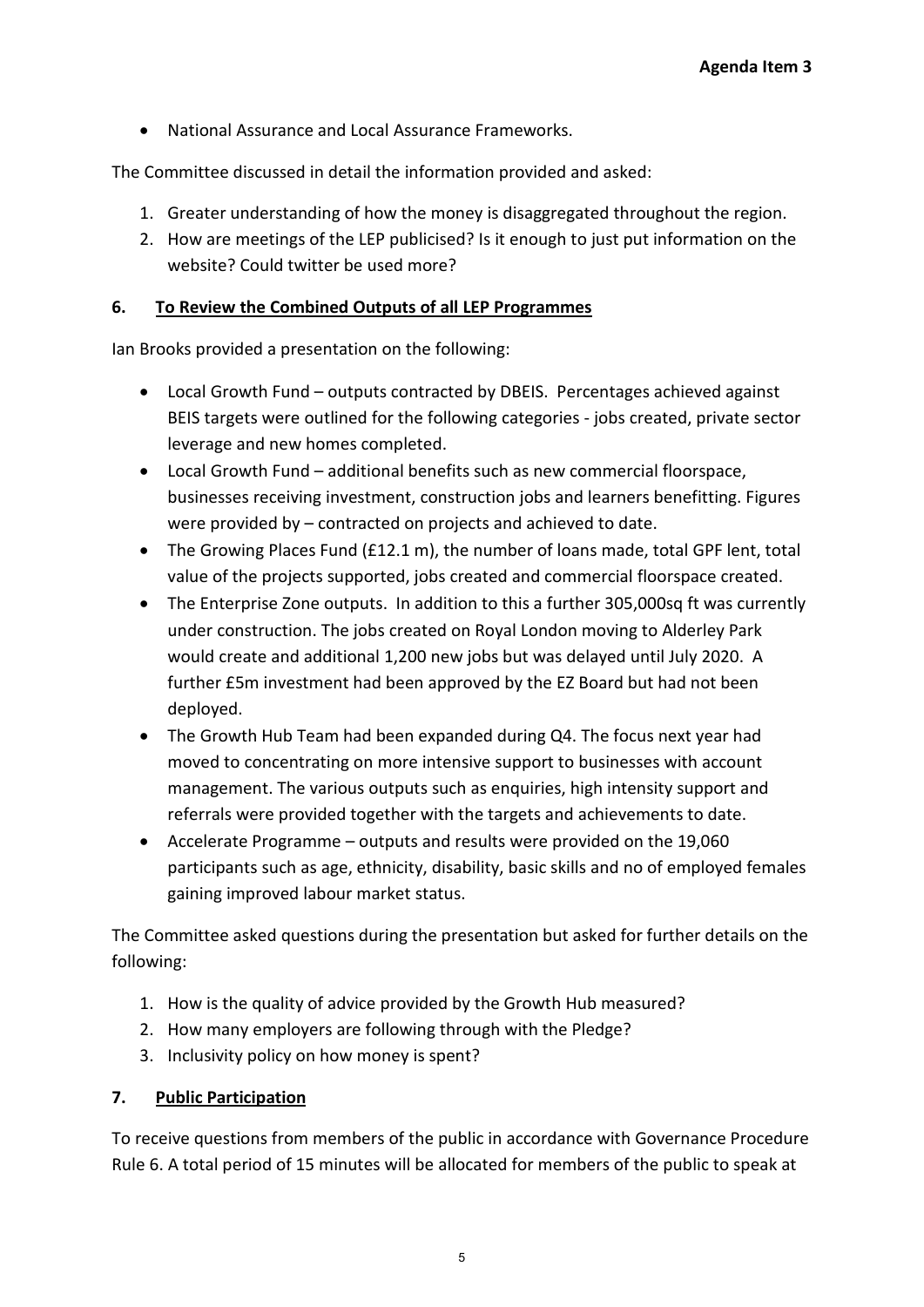Panel meetings. Each member of the public shall be limited to a period of up to 5 minutes speaking.

Nil

# **8. Work Programme**

Agreed.

## **9. Future Meeting Dates**

Decision – To note the following schedule of meetings, commencing at 2.00pm, at Wyvern House. Pre meeting at 1.30pm.

Dates for 2020/2021:

• 3rd June, 2nd September, 2nd December 2020.

# **12. Part II – Matters to be discussed in private**

Nil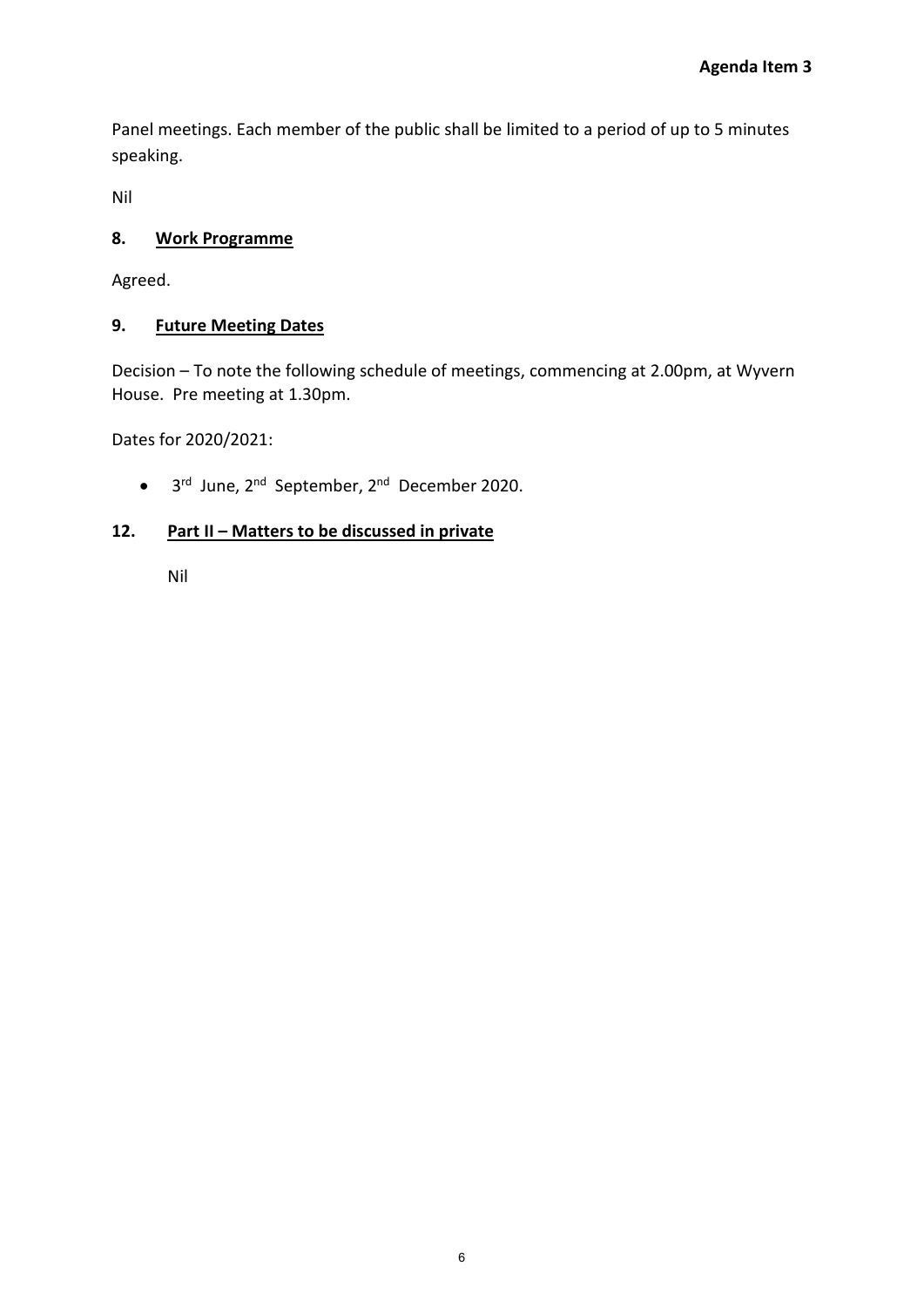#### Scrutiny Committee Draft Work Programme – January 2020 to

| Work<br>Programme<br>Topic | Purpose of the item                                                                                                                                                                                                                                                                                                                                    | Origin of Item        | Lead<br>Officer | Date of Meeting                          | Comments                                                                                                                 |
|----------------------------|--------------------------------------------------------------------------------------------------------------------------------------------------------------------------------------------------------------------------------------------------------------------------------------------------------------------------------------------------------|-----------------------|-----------------|------------------------------------------|--------------------------------------------------------------------------------------------------------------------------|
|                            |                                                                                                                                                                                                                                                                                                                                                        |                       |                 |                                          |                                                                                                                          |
| 1.                         | Review the decision making<br>of each of the sub-<br>committees and Board of the<br>LEP to ensure due process<br>has been followed and there<br>is a transparent audit trail.                                                                                                                                                                          | Terms of<br>Reference |                 | 5/03/20                                  | Presentation on the Governance<br>Structure of the LEP including the<br>roles and work programmes of<br>other committees |
| 2.                         | Review the progress of the<br>programmes that the LEP<br>manages including but not<br>limited to: Local Growth<br>Fund, Growing Place Fund,<br>European Programme and<br>the Growth Hub. The<br>Committee should identify<br>and/or consider issues<br>raised, promote best<br>practice and make<br>recommendations for<br>improvement if appropriate. | Terms of<br>Reference |                 | 20 <sup>th</sup> Jan 2020<br>3 June 2020 | Presentation by Growth Hub on<br><b>Business Support, Impact of Brexit</b><br>and resilience measures.                   |
| 3.                         | Review the implementation<br>of the strategic economic<br>Plan and identify<br>opportunities for<br>improvement.                                                                                                                                                                                                                                       | Terms of<br>Reference |                 | 2 September 2020                         | Review of how delivery addresses<br>sustainability, inclusivity, healthy<br>growth, social value. Impact of              |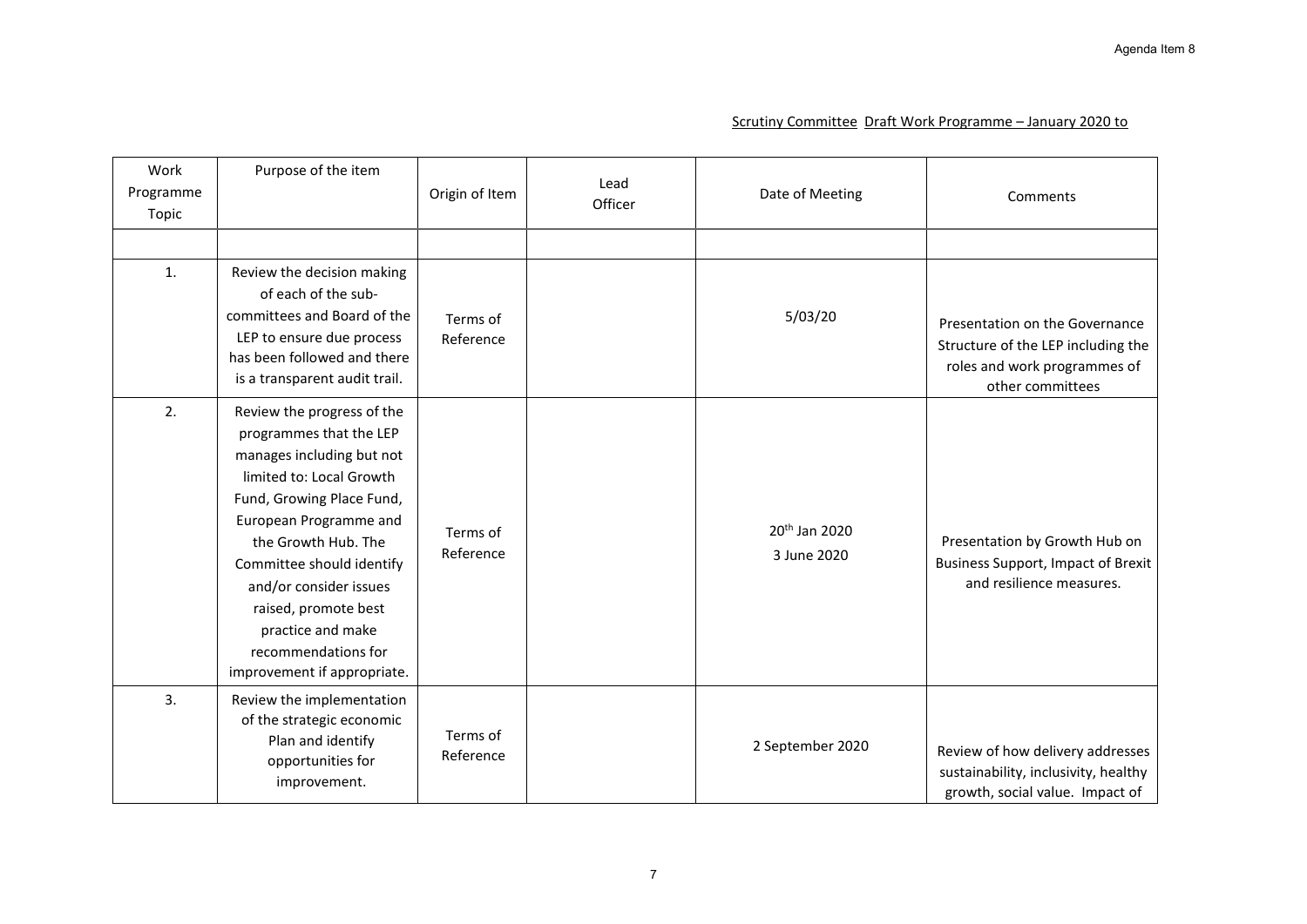|    |                                                                                                                                                                                                                                              |                                  |                                                     | devolution and mayoral combined<br>authorities.                                                                                                        |
|----|----------------------------------------------------------------------------------------------------------------------------------------------------------------------------------------------------------------------------------------------|----------------------------------|-----------------------------------------------------|--------------------------------------------------------------------------------------------------------------------------------------------------------|
| 4. | Review the output and<br>outcome information of the<br>programmes to ensure that<br>the LEP activities are having<br>a beneficial impact on the<br>economy of the LEP area.                                                                  | Terms of<br>Reference            | $20th$ Jan 5<br>March 2020                          | To review the combined outputs<br>of all LEP programmes.                                                                                               |
| 5. | To make recommendations<br>for consideration to the<br>Board and or committee<br>with respect to the discharge<br>of any functions.                                                                                                          | <b>LEP Scrutiny</b><br>Committee | tbc                                                 |                                                                                                                                                        |
| 6. | Review and advise the LEP<br>board on matters of<br>transparency, ensuring that<br>the LEP is meeting the<br>highest standards of<br>transparency and, in<br>particular, the required<br>standards as set down by the<br>Central Government. | Terms of<br>Reference            | Deleted from 3 June 2020. New<br>date to be agreed. | Presentation on the requirements<br>laid out in the Local National<br>Assurance Framework and how<br>they are being fulfilled. To include<br>diversity |
| 7. | To commission and review<br>mid-term and end of term<br>evaluations of programmes<br>and projects.                                                                                                                                           | Terms of<br>Reference            | 3 September 2020                                    | Review of projects underway and<br>in the pipeline mapped against<br>the LIS, and areas of deprivation.                                                |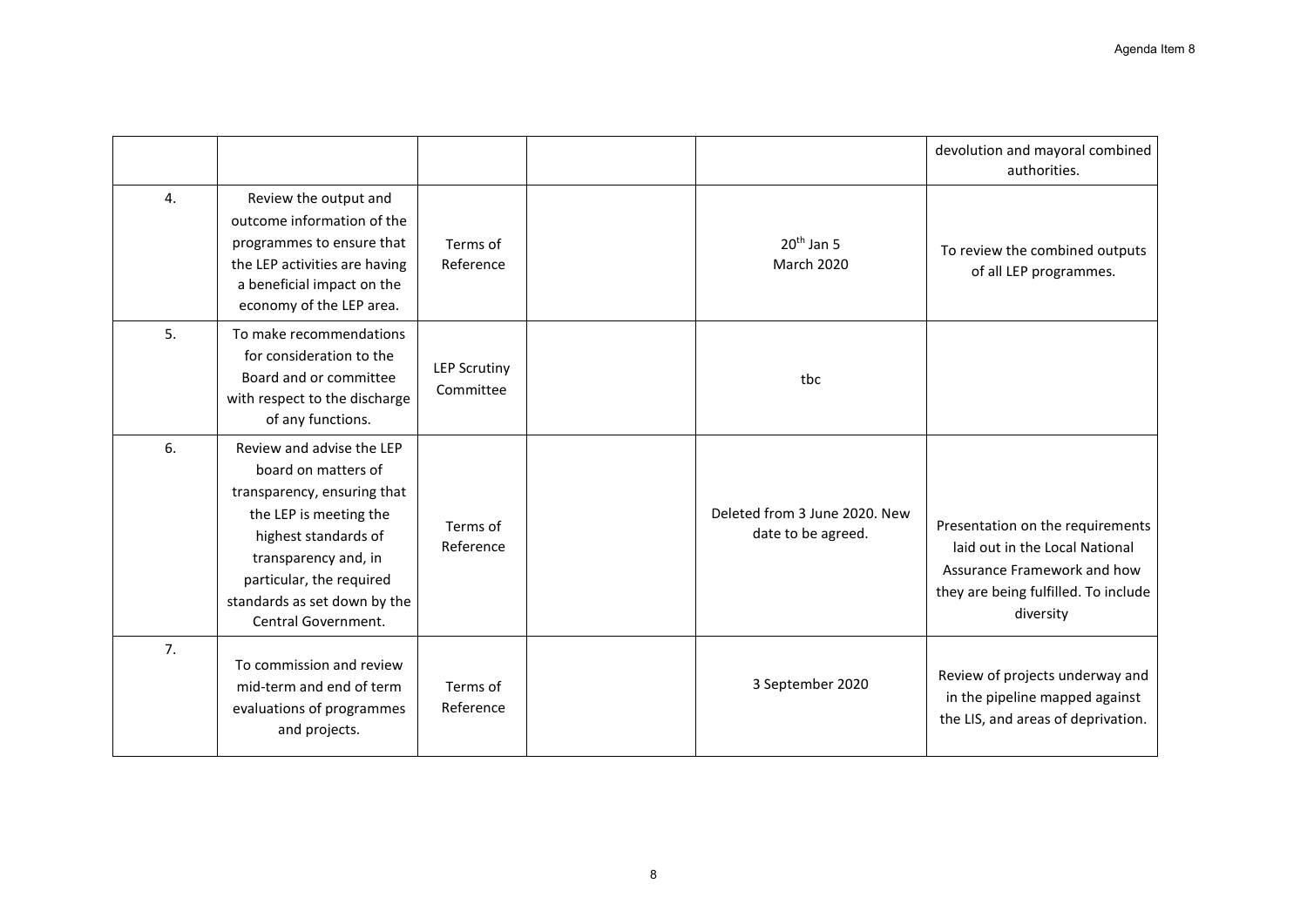| 8.  | To liaise with other LEP's<br>over the development and<br>dissemination of best<br>practice.                                                                                              | Terms of<br>Reference            | Deleted from 3 June 2020. New<br>Date to be agreed. | Paper on the Peer Review of the<br>LEP with the Black County LEP |
|-----|-------------------------------------------------------------------------------------------------------------------------------------------------------------------------------------------|----------------------------------|-----------------------------------------------------|------------------------------------------------------------------|
| 9.  | Merging of the European<br>funding and Local Growth<br>Fund by the end of 2021-<br>how will this be spent, scale<br>and prioritised, particularly<br>on the disadvantaged in the<br>area? | <b>LEP Scrutiny</b><br>Committee | tbc                                                 |                                                                  |
| 10. | How does the LEP ensure<br>that there is equality in<br>spend/spread of monies<br>reflecting deprivation wards<br>and disadvantaged areas.<br>What is the oversight for<br>this?          | <b>LEP Scrutiny</b><br>Committee | tbc                                                 | See items 1 and 7                                                |
| 11. | What is the LEP budget<br>compared to the Regional<br>Development Agency?                                                                                                                 | <b>LEP Scrutiny</b><br>Committee | tbc                                                 |                                                                  |
| 12. | Devolution - how would this<br>work with mayoral combined<br>authorities?                                                                                                                 | <b>LEP Scrutiny</b><br>Committee | tbc                                                 | See item 3                                                       |
| 13. | Understanding of the work<br>programmes of other<br>committees to avoid<br>duplication.                                                                                                   | <b>LEP Scrutiny</b><br>Committee | tbc                                                 | See item 1.                                                      |
| 14. | Brexit - What is the impact<br>of this?                                                                                                                                                   | <b>LEP Scrutiny</b><br>Committee | tbc                                                 | See item 2.                                                      |